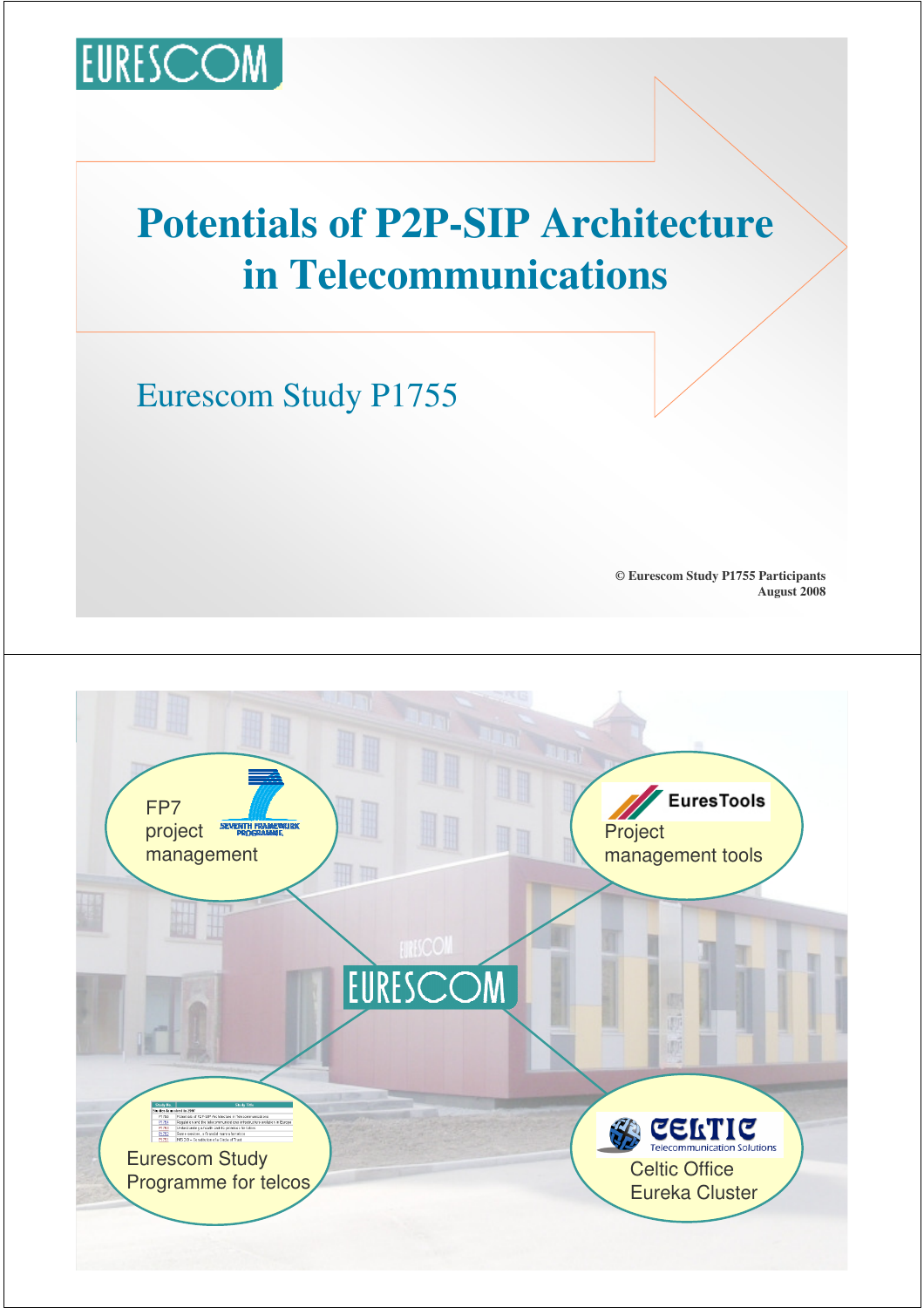

## Project Scope

- IMS is the SIP-oriented call control and service platform favoured by large telecom vendors and operators.
- ▶ At the same time, low-cost P2P infrastructures are emerging
- However, these are not reliable and secure and bear interoperability weaknesses
- $\triangleright$  The study analysed the potential and impact of the most promising P2P technologies for IMS based voice and multimedia services
- The main goals of the study were
	- $\rightarrow$  Identification of business opportunities
	- → Evaluation of the P2P-SIP potentials in IMS architectures

#### **P1755 P2P-SIP 3**

# **EURESCOM** P2P Skype Business Model



#### **Value proposition: Voice communication**

**Customer group: Internet users who subscribe the Skype service via a SLA Partnership agreements: In order to reach remote (telephone) destinations such as mobile destinations or landlines, Skype service domain must interconnect with external telephony domains owing to a negotiation of a Service Peering Agreement (SPA). This contract can be unidirectional or bi-directional**

**Revenue: revenue is based on fees accounted by end users to use SkypeOut and SkypeIn services**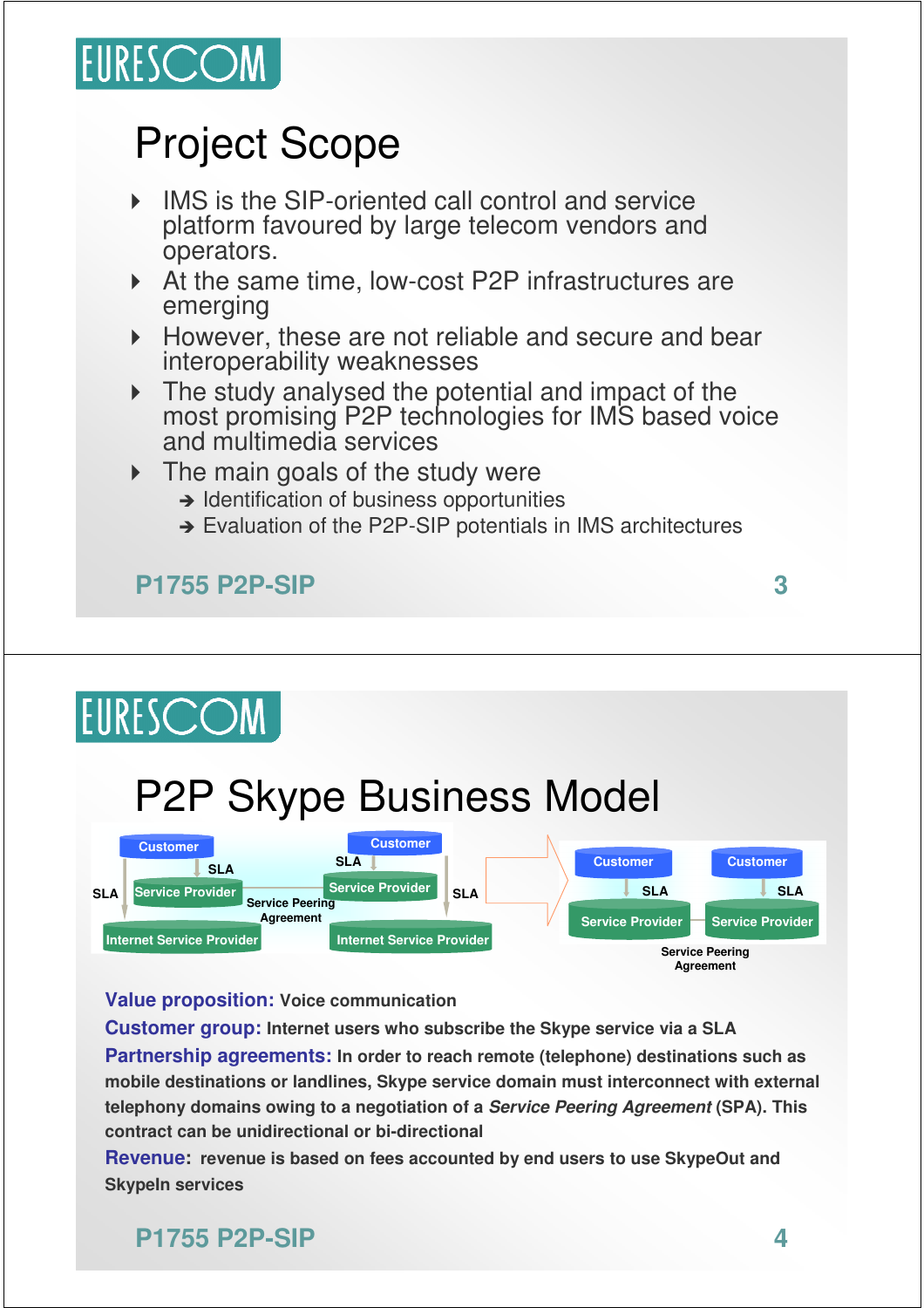

# P2P TV - Joost



**Value proposition: TV over the Internet**

**Customer group: Broadband Internet users who subscribe the TV service via a SLA. Joost could also be seen as a customer of the Internet Service Provider Partnership agreements: Appropriate contracts have been negotiated by Joost with "Content Provider", where DRM aspects are taken into account, with the customer and with the Internet Service Provider.**

**Revenue: revenue is based on advertisement**

**P1755 P2P-SIP 5**

# **EURESCOM**



**"***IP Network Providers***" owns and administer one or many IP domain(s) composed of interconnected IP equipment and IP resources**

**"***Service Providers***" administer a set of equipment and service-specific resources (such as billing means, authentications procedures, customers' profiles databases, etc.) which interact for the delivery of** *IP Services (***such as IP TV, Telephony, music content and online gaming).**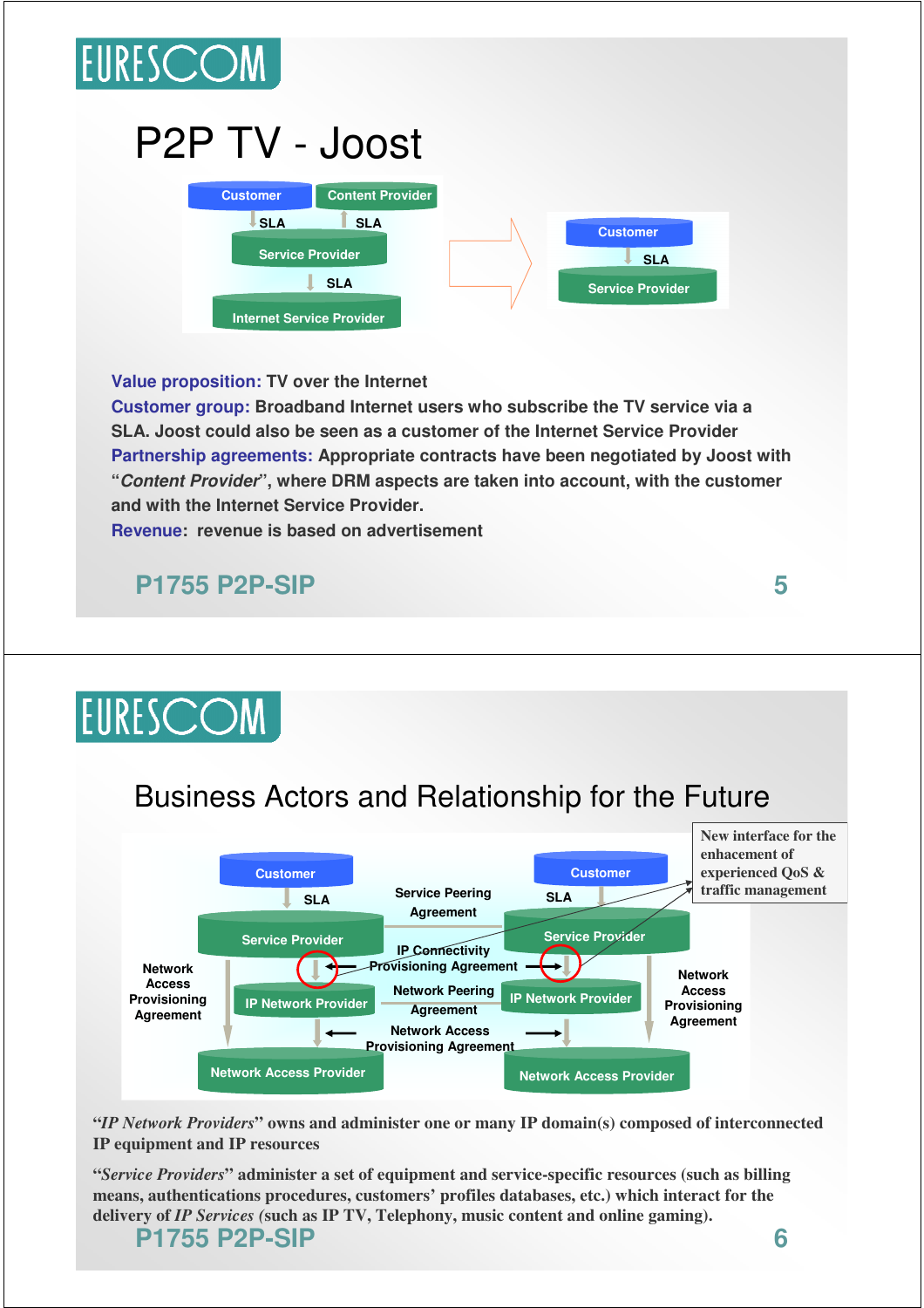# EURESCOM

# Regulatory constraints

- EU Regulatory framework for electronic communications http://europa.eu/scadplus/leg/en/lvb/l24216a.htm
	- → Framework Directive: 2002/21/EC,
	- → Authorisation Directive: 2002/20/EC,
	- → Access Directive: 2002/19/EC,
	- → Universal Service Directive: 2002/22/EC,
	- → Privacy and Electronic Communications Directive: 2002/58/EC.
- ▶ The European Regulators Group (ERG)
	- $\rightarrow$  Set up by the Commission in 2002
	- $\rightarrow$  Composed of the heads of the relevant national authorities
	- → ERG common position on VoIP: http://erg.ec.europa.eu/doc/publications/erg\_07\_56rev2\_cp\_voip\_final.pdf

### **P1755 P2P-SIP 7**

# EURESCOM

# ERG common position on VoIP

| <b>Service Categories</b> | Outgoing access to<br><b>PSTN</b> | Incoming access<br>from PSTN | E,164 number<br>provided |
|---------------------------|-----------------------------------|------------------------------|--------------------------|
| Service 1                 | No                                | No                           | <b>No</b>                |
| Service 2                 | Yes                               | No                           | <b>No</b>                |
| Service 3                 | <b>No</b>                         | Yes                          | Yes                      |
| Service 4                 | Yes                               | Yes                          | Yes                      |

#### **Task Force Recommendations and Conclusions:**

**Emergency services relevant for service categories 2 and 4**

- **Numbering relevant for service categories 3 and 4**
- **Number portability relevant for service categories 3 and 4**
- **Legal intercept requirements for category 2, 3 and 4 may be imposed by national law**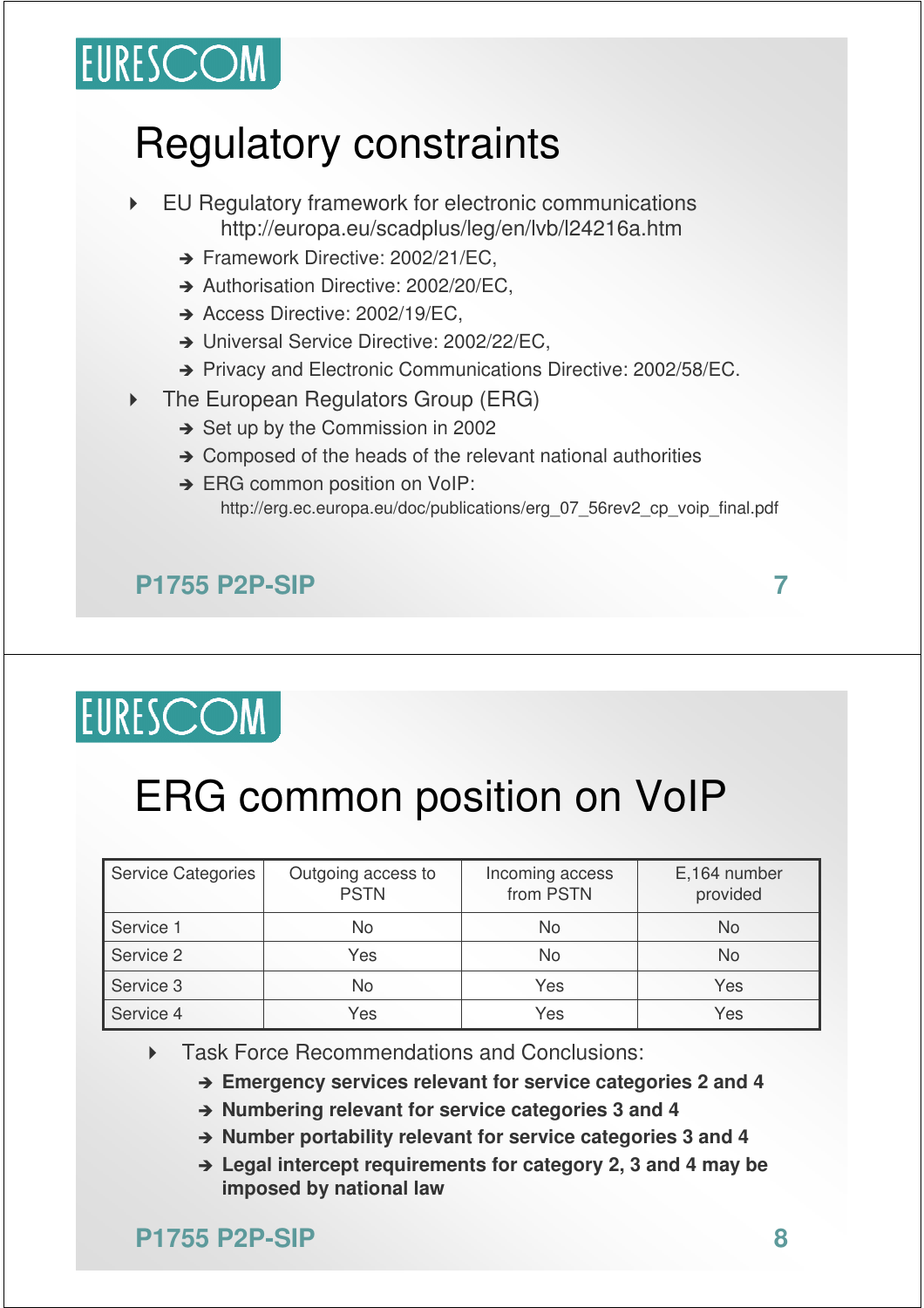

# Standardization

- Status is somewhat confused
- Main bodies with activities towards P2P:
	- → IETF P2PSIP:

protocols and mechanisms between peers, security and NAT

- → DSL Forum: Architecture & Transport Working Group:
	- TR-144: requirements for moving to a generic converged architecture
- $\rightarrow$  TISPAN defines a Border Gateway Function BGF
- $\rightarrow$  IMS is solidly based on the IETF SIP protocols, but nothing is clear and settled in the P2PSIP working group

**P1755 P2P-SIP 9**



# EURESCOM

# State of the Art – Standardisation

- **FIETF/IRTF Activity** 
	- → P2PSIP Peer-to-Peer Session Initiation Protocol
	- $\rightarrow$  primary tasks of the P2PSIP working group
		- **Concepts and Terminology for Peer to Peer SIP**
		- **A standard defining a P2PSIP Peer Protocol.**
		- **A standard defining a P2PSIP client protocol (optional)**
		- **A usage document**
	- → P2PSIP standardisation is in a rather premature state
		- **No RFC at all !**
	- $\rightarrow$  Multicast
		- **Native multicast: (RFC 5110, 2008. Jan) Not scalable**
		- **Application-level multicast (ALM) Demonstrated, but not standardised**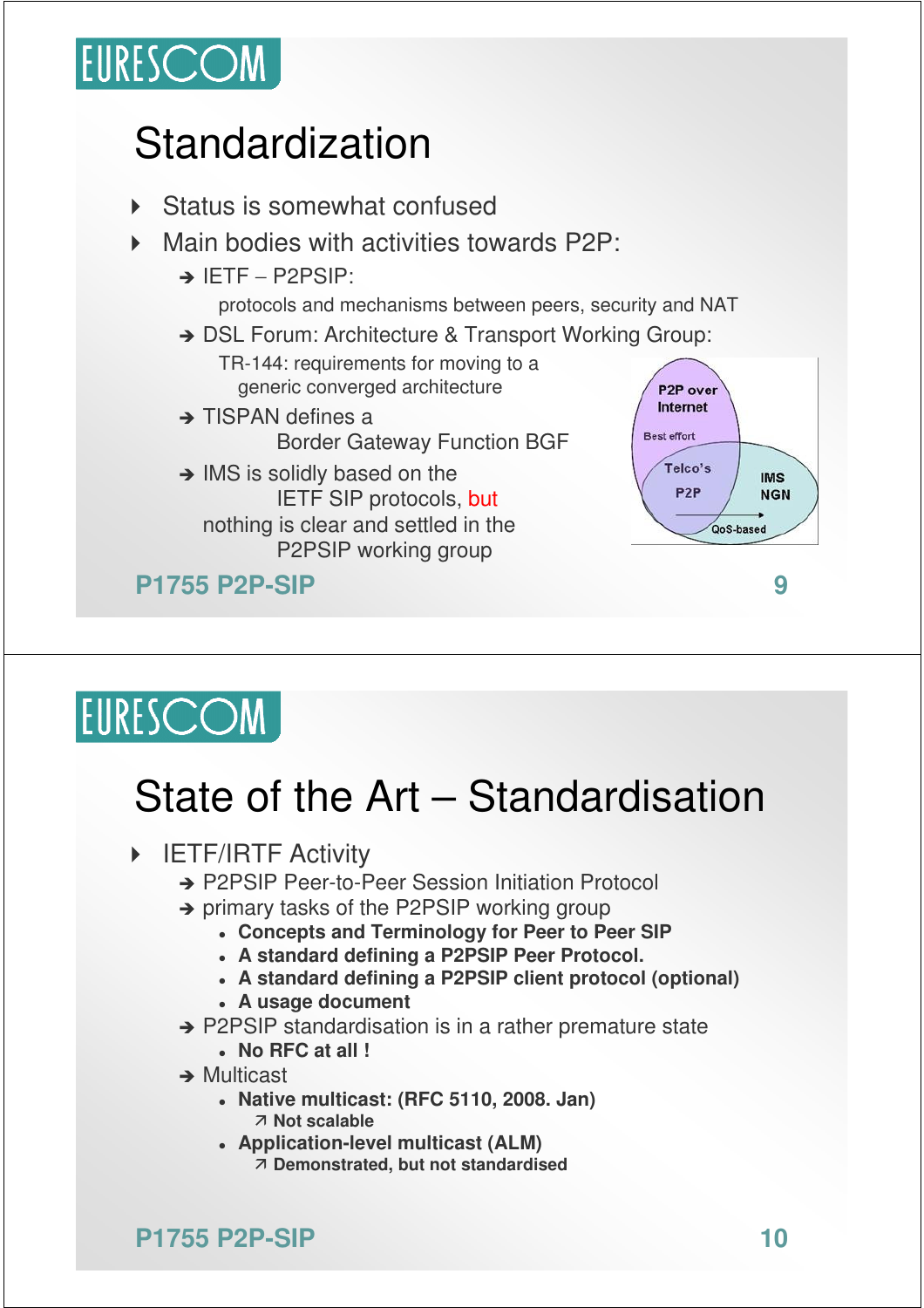

# State of the Art – Standardisation

### **IP TV TISPAN**

- → IMS subsystem based IP TV architecture:
	- **Specifies the architecture and functions**
	- **Still under development.**
- → Dedicated IP TV subsystem
	- **Architectural framework for the IP TV within the NGN**
	- **For IP TV functions in NGN**
	- **Interaction with other NGN subsystems will be considered**
	- **Already deployed widely by incumbent network providers**

**P1755 P2P-SIP 11**

# **EURESCOM**

## State of the Art - Proprietary solutions

- ▶ Beside academic solutions, various P2P overlay service offerings have been deployed
- Service offerings described with respect to Offered Service, Design/architecture overview, Main functional characteristics, Interconnection Issues, Customer base
	- → Joost, Octoshape, Skype, PPlive, TVAnts
- It can be concluded that
	- $\rightarrow$  The architectures are comparable
	- $\rightarrow$  The service offerings are mature
	- $\rightarrow$  The customer base is impressive with respect to number of subscribers as well as important customers (e.g. BBC)
	- → However, QoS features are missing for comprehensive service offering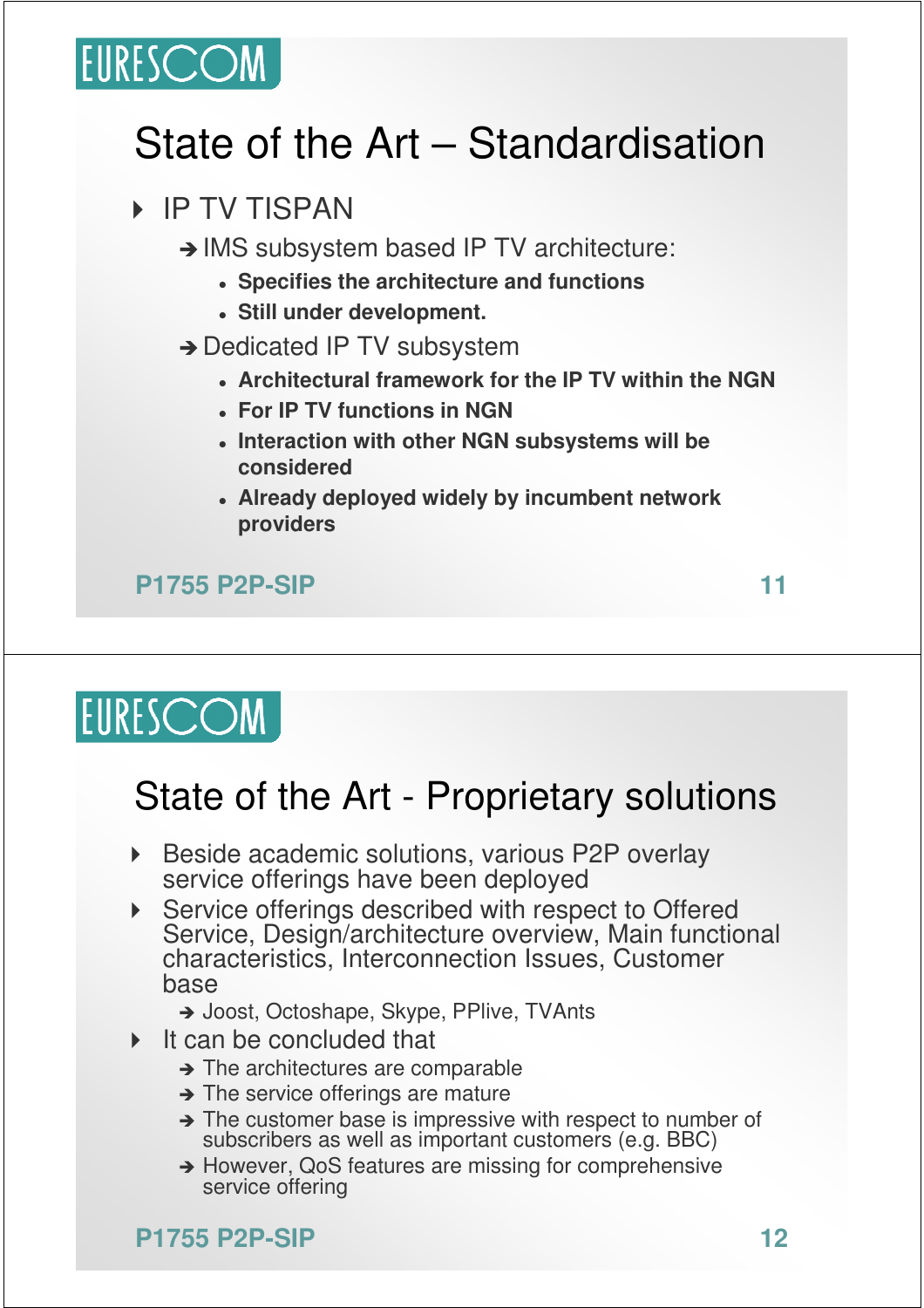

## The true real value of content

- ▶ The real value of content is rather controversial
	- → discussions are going on worldwide
	- $\rightarrow$  No consensus
- ▶ Long-lasting tradition of overemphasising the content
	- → Not unambiguously supported by the facts study by A. Odlyzko based on '94-'97 and historical data:
		- Content is Not King, http://firstmonday.org/issues/issue6\_2/odlyzko/index.html
	- → Conclusion: people are really willing to pay for the person-toperson communications
	- → Recent data from France, Japan, and Hungary are not in contradiction with these conclusions

### **P1755 P2P-SIP 13**

EURESCOM

## The resurrection of HTTP traffic

- ▶ How to measure and to assess the popularity of Peer-to-Peer applications?
- **Taxonomy of conveyed traffic**
- P2P traffic **was** a predominated traffic
	- $\rightarrow$  this is not anymore valid
	- → HTTP is currently increasing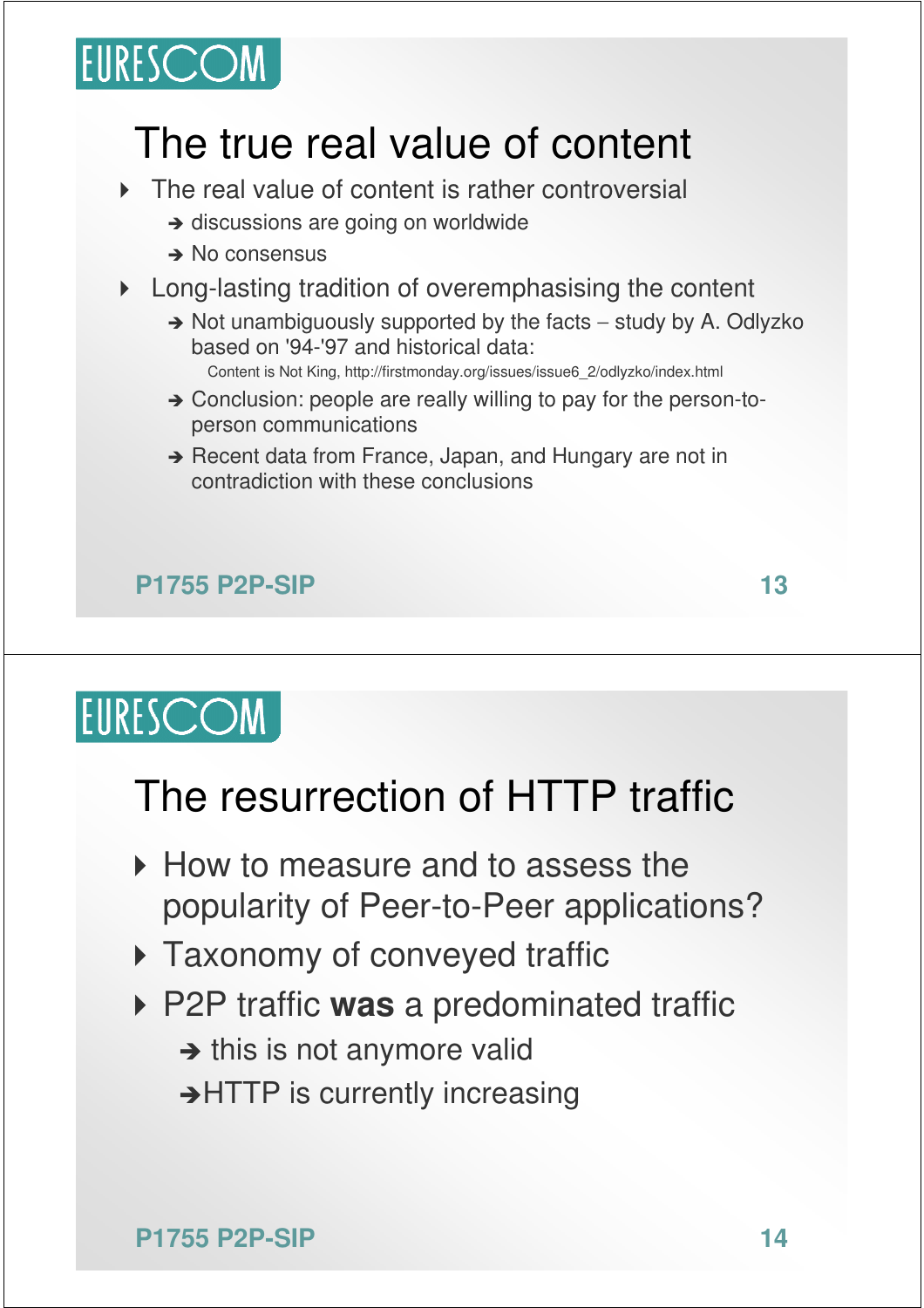

## The resurrection of HTTP traffic



# EURESCOM

## New Market segments

- P2P in general and P2P-SIP in particular may potentiate new market segments for all the involved actors: consumers, service and Network Providers and equipment manufactures.
	- $\rightarrow$  Opportunities for **equipment manufacturers**  $\rightarrow$  caching content from recognized P2P protocols or promoting the integration of consumer electronics, like entertainment systems and appliances, using P2P networking;
	- **Device manufacturers** have already proven in commercial products that a P2P PBX for example can be implemented such that all the PBX functions reside in the end devices – the desktop phones, PCs and mobile devices;
	- The **Small and Medium Business (SMB) VoIP market** is one of the targets of Siemens, Avaya and others, and they are offering a new Peer-to-Peer SIP VoIP phone system;
	- $\rightarrow$  In governments for emergencies and disasters where the telecom infrastructure could be out of service, providing an ad-hoc wireless network can be easily set-up in time of need and then layered on top of that a P2P communications system;
	- $\rightarrow$  Peer-to-peer systems are not just applicable to consumer telephony applications, but also can be used to **scale carrier applications** based on content on demand. Using the carrier P2P TV is a means of monetizing traffic being also able to distribute for user-generated content over their network.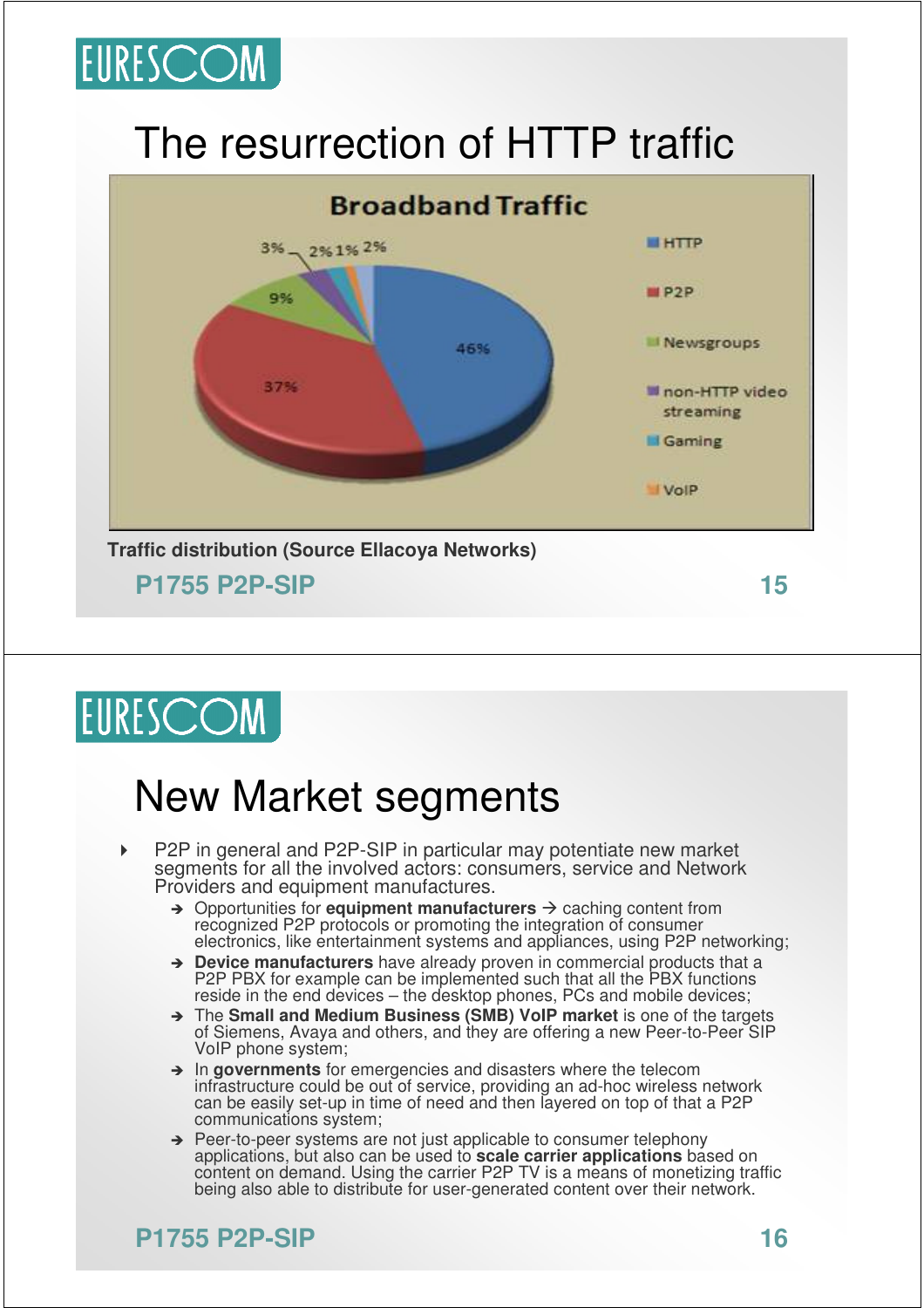

### Potentials of P2P and distributed techniques

- Allow dynamic and autonomous behaviours instead of static/frozen one.
- **Implement scalable service offerings through** "intelligent"/"suitable" load distribution
- ▶ Avoid DoS (Denial of Service) and SPAM attacks since the service logic is distributed among several nodes. The impact of a DoS attack may not be critical as for a centralised service platform
- Enable fast re-route, failure detection and failure repair
- Enhancing service reliability is also a valid challenge
- Allow fast convergence, stable and with no oscillation phenomena

#### **P1755 P2P-SIP 17**

# **EURESCOM**

Potentials of P2P and distributed techniques

- ▶ Reduce system complexity and advocate for lightweight solutions
- ▶ Reduce CAPEX and OPEX
- ▶ Enhance QoS
- ▶ Ease management functions
- Allow load balancing and load sharing
- **Allow deterministic behaviours**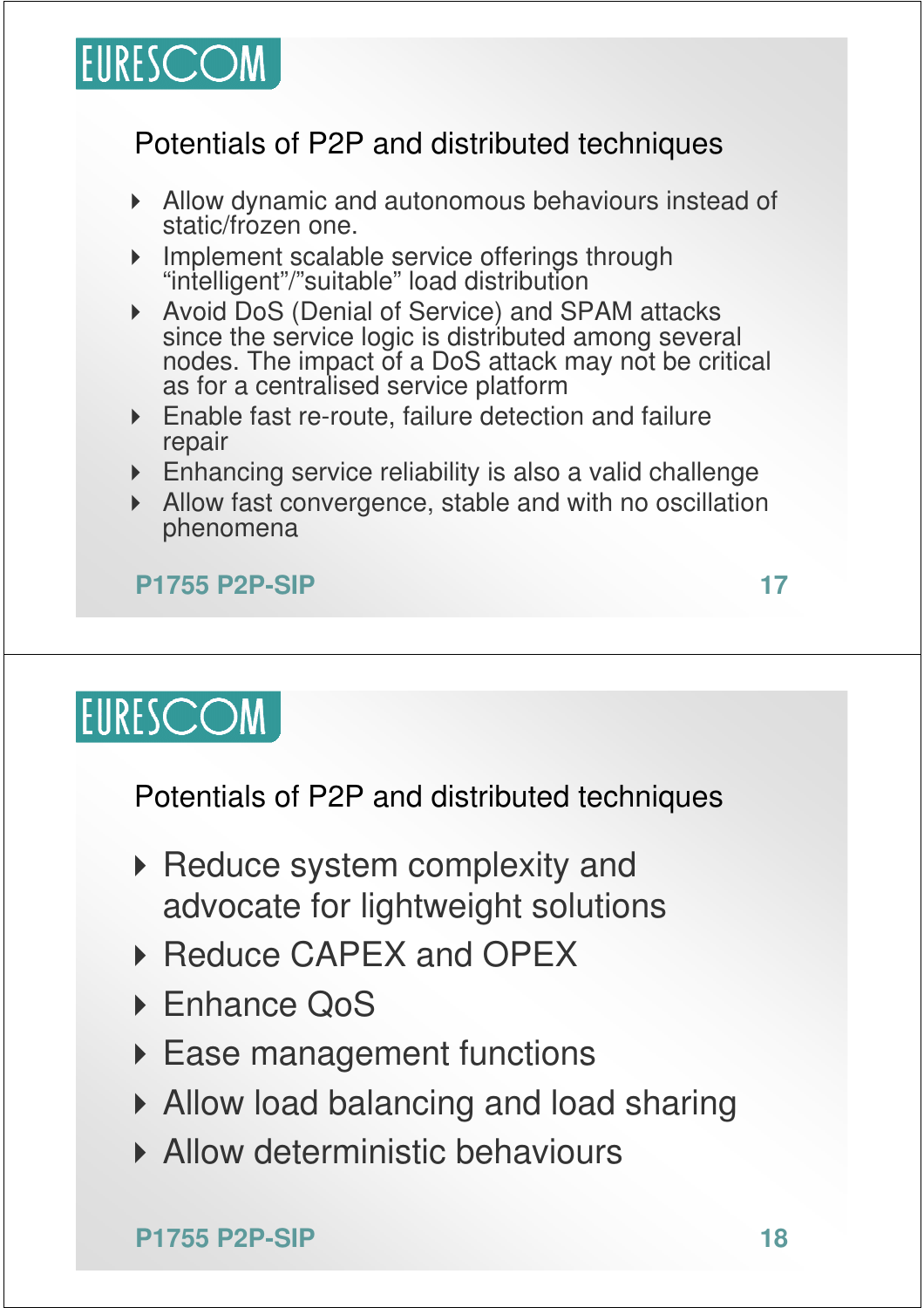

### Enhancing Robustness of IMS-based architectures – Taxonomy

- Access segment: This segment encloses functions which are required for connecting customers' equipment to the service. This segment may include for instance BGF or P-CSCF
- **Core segment: This segment is the place where the service logic** and required functions such as routing, billing, etc. are hosted. Within IMS architecture, this segment is responsible for interconnecting to internal or external AS (Application Servers). Examples of core IMS functional elements : I-CSCF, S-CSCF, HSS etc
- Border segment or Interconnection segment: This segment groups required functions to interconnect with external realms. These external realms may be VoIP ones, PSTN, PLMN or any other voice service domain

#### **P1755 P2P-SIP 19**

**EURESCOM** 

## Enhancing Robustness

- The main objective of this scenario is to describe a set of viable solutions aiming to enhance the robustness and the availability of current IMS-based architectures owing to the activation of P2P and distributed techniques
- A Service Provider's standpoint is adopted for the deployment of P2P and distributed techniques
- The adopted rationale argues in favor of introducing P2P and distributed means into current operational service platforms in order to build survival and deterministic networks
	- → P2P-like and distributed means are not used as alternative solutions but as an enhancement to the already deployed ones
	- $\rightarrow$  For backward compatibility and for migration issues, it is recommended to enforce the proposed solutions as backup ones in the earlier stages of deployment
	- $\rightarrow$  Once field proven, the proposed mechanisms could be enforced as primary procedures to deliver more sophisticated services
- Several Failure scenarios are considered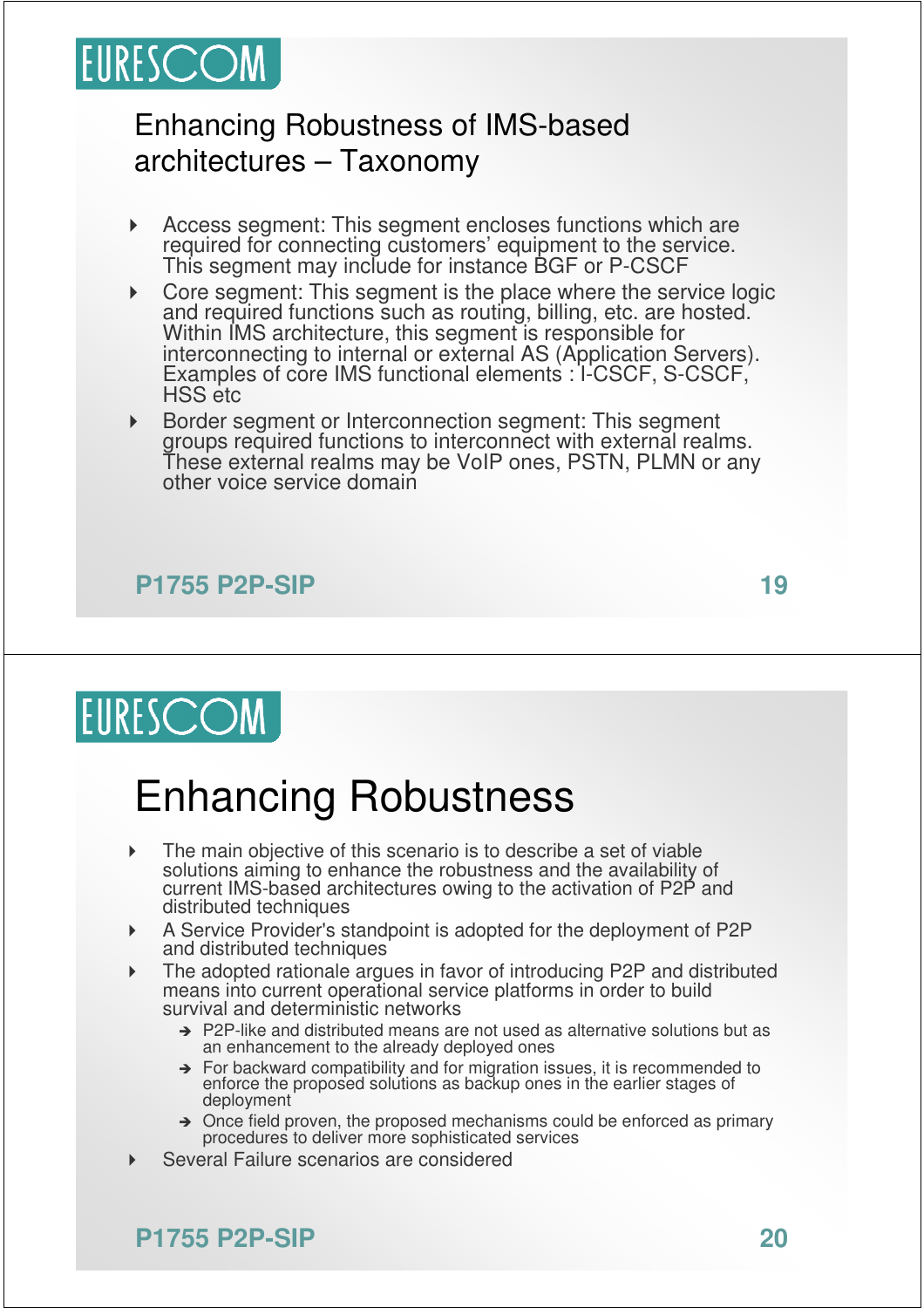

### Enhancing robustness – Failure scenarios

- Failure of access nodes: This section describes a lightweight approach based on appropriate engineering practices so as to prevent against failures and to provide the service even in case of failure of access nodes. The proposed mechanism is transparent to end-users. This mode does not require any involvement of humans
- **Failure of core nodes: We propose an autonomic mode where** access nodes collaborate in order to offer the service even in case of failure of core service elements. This mode is transparent for end-users. Failure detection and restoration are dynamic and do not require any decision by human administrators
- Over-load phenomenon: Dynamic solution to prevent against flash crowds phenomena and against the crash of service elements. Automatic setting of call acceptance ratio is enforced owing to a distributed decision-making process implemented by access nodes

#### **P1755 P2P-SIP 21**



## Failure of access nodes

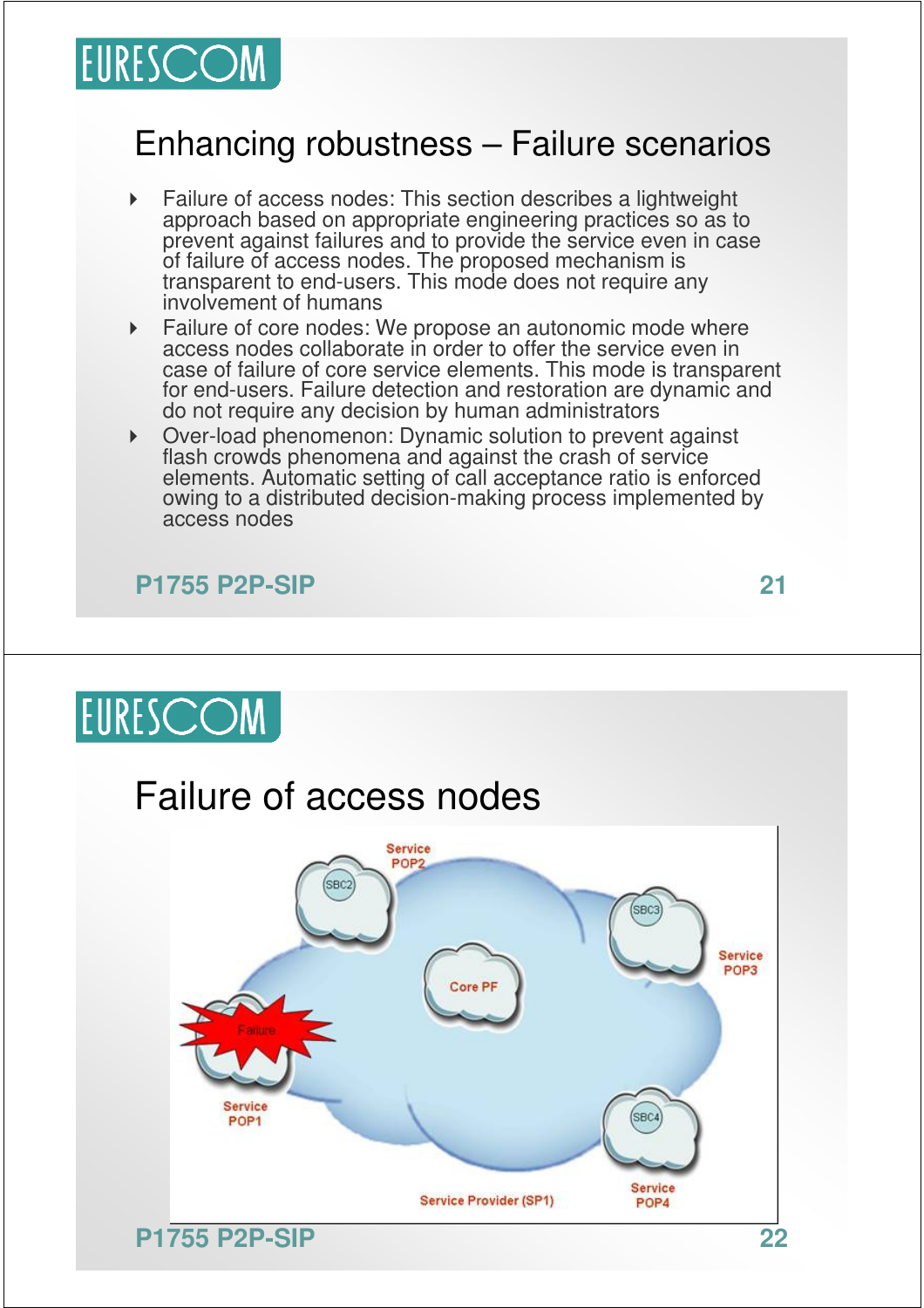

### Failure of access nodes – proposed solution

- Several IP addresses are assigned to the inner interface of SBCs (i.e. customer-SBC interface)
- These addresses are also assigned to other SBCs
- Several modes of IP address assignment may be envisaged
	- → Unilateral mode: this mode assumes that a given SBCi is the backup SBC of SBCi
	- $\rightarrow$  Bilateral mode: unlike the previous mode, SBCs are organized as (SBCi, SBCj) pairs where SBCi is the SBC backup of SBCj and vice versa
	- → Distributed mode: SBCs are organized as groups.
		- **Each POP is composed by N customers attached to a given SBC**
		- **The Service Provider distributes its N customers to M groups**
		- **For each group a distinct IP address is provisioned.**
		- **This address is the one to use to reach the primary SBC.**
		- **For each SBC, several primary addresses are assigned to the inner interface**

**P1755 P2P-SIP 23**

EURESCOM

### Failure of access nodes – proposed solution

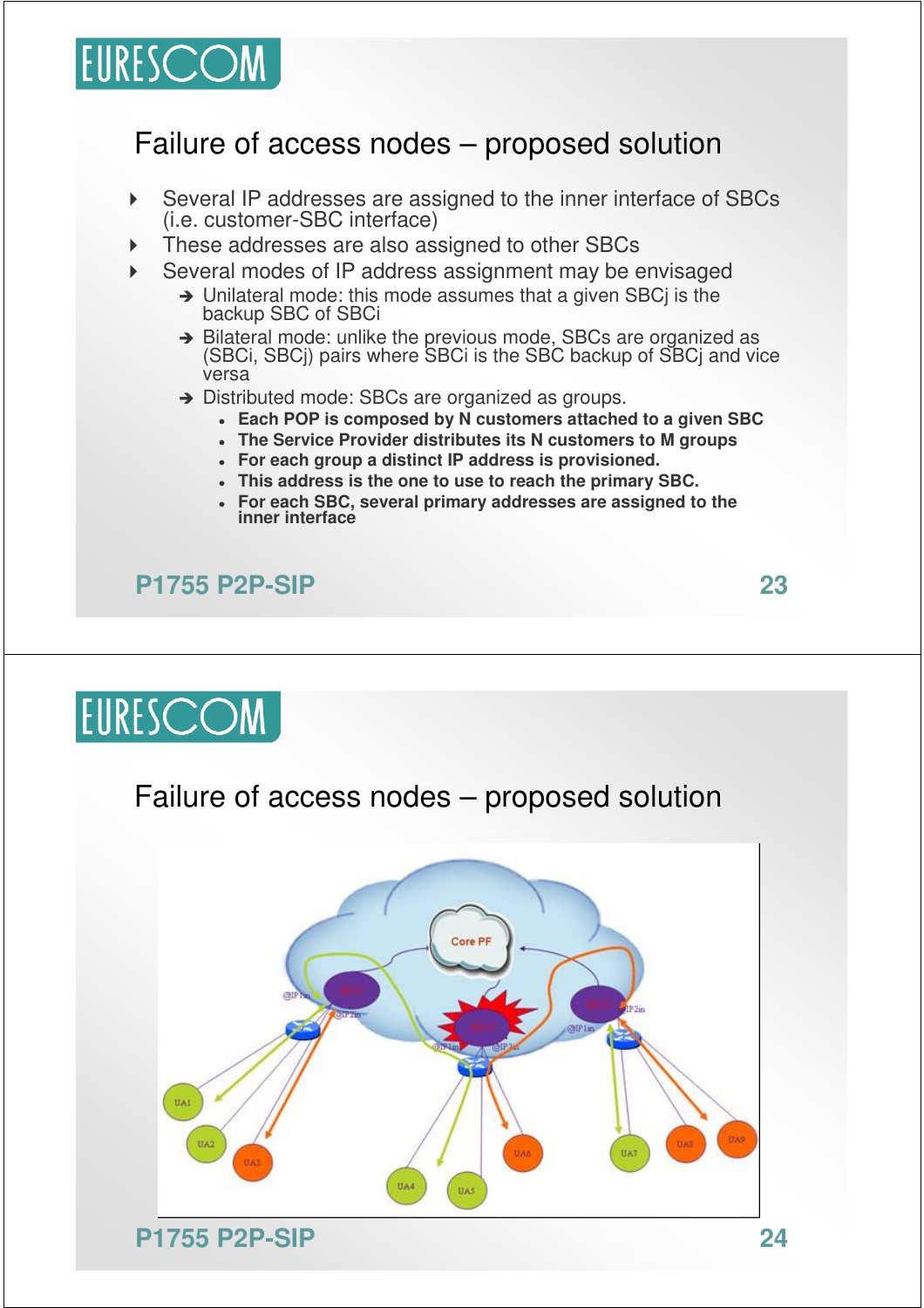

## Failure of core segment

- ▶ When access to core service nodes is broken
- Problem related to:
	- → Availability of the service nodes
	- → Routing;

 $\rightarrow$  Etc.

#### **P1755 P2P-SIP 25**



### Failure of core segment – Proposed solution

- Proposed solution: Unlike current IMS-based deployments, this solution aims to involve actively SBC nodes in the failure detection and reactivation processes
	- $\rightarrow$  Assess the availability of core service through the invocation of dedicated messages
	- → Detect an un-reachability problem between a given SBC and core service platform
	- $\rightarrow$  Adopt a collaborative mode in which SBC will intervene in the routing resolution process.
	- → Two scenarios may be envisaged:
		- $\bullet$  **(1) Partial Failure: This means that at least one SBC can reach core service nodes. In this scenario, a new procedure is introduced and implemented by SBCs. This procedure consists to select an SBC\_PROXY which will relay messages to core service platform.**
		- $\bullet$  **(2) Full Failure: All SBCs fail to reach core service nodes. Once this occurs, all SBCs activate their autonomous mode and are acting as a network of coequal peers, intervening during the routing process. Messages are not routed to core service nodes anymore, but are processed by SBCs themselves.**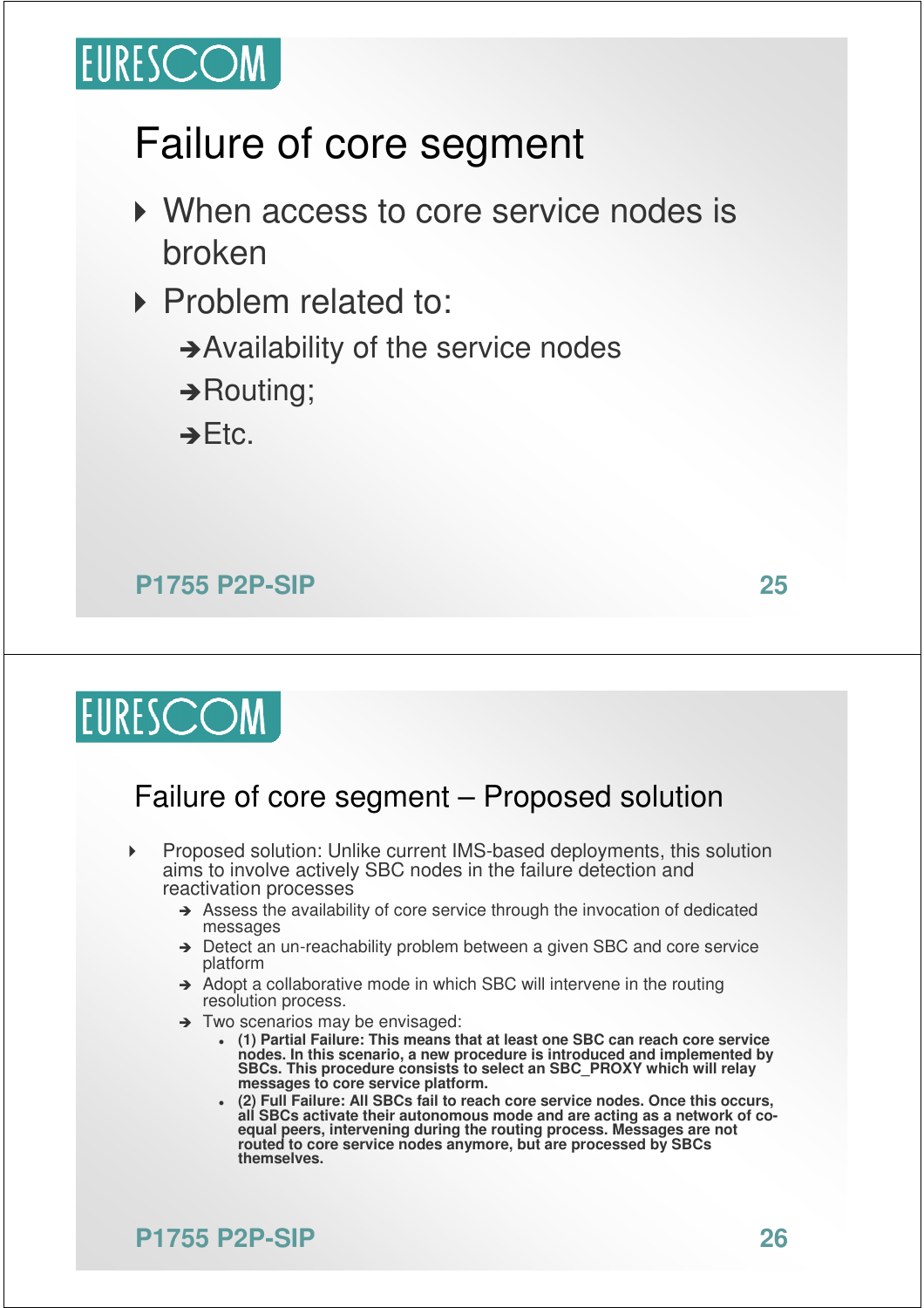

### Failure of core segment – Proposed solution



# EURESCOM

## IP TV/Video streaming I

- Video distribution system must meet the following requirements
	- $\rightarrow$  The system must provide a small delay (less than 5 s)
	- $\rightarrow$  Small delay (less than 5 s) between channel switch
- Today's IP TV platform are mainly
	- → dedicated IP TV subsystems
	- $\rightarrow$  IP layer multicast systems
- These systems are characterized by:
	- → Client/Server approach
	- → Direct pipes between Client and Service Nodes
	- **→ Multiple Service Node instances**
	- → Parallel distribution to each client
	- $\rightarrow$  Huge bandwidth consumption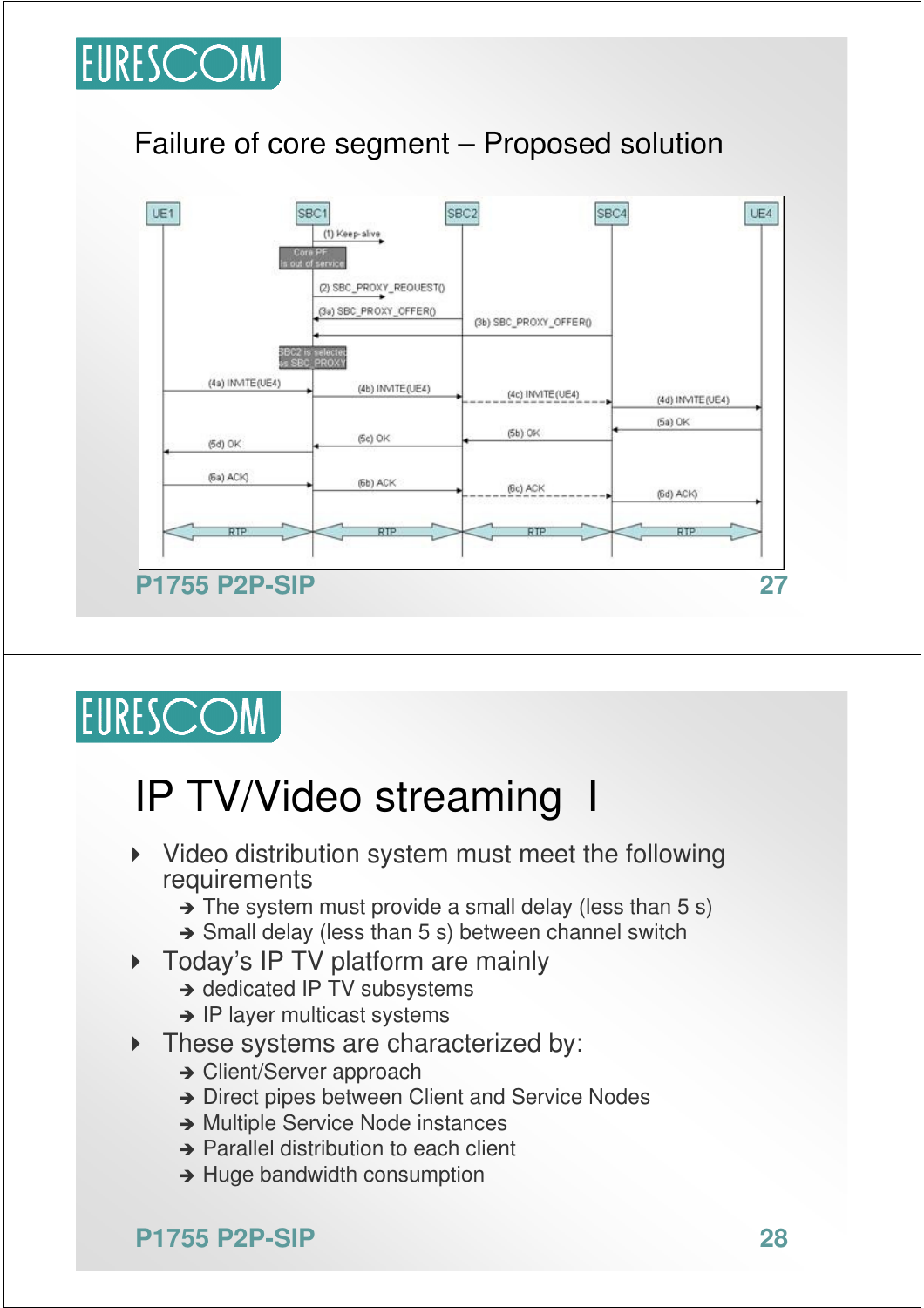

# IP TV/Video streaming II

- ▶ P2P overlay network have emerged and entered the market
- **These architectures face some** drawbacks
	- → Proprietary protocols and clients lead
	- → Limited upstream bandwidth in most DSL access environments
	- $\rightarrow$  Lack of interoperability
	- $\rightarrow$  High channel change delay

**P1755 P2P-SIP 29**

**EURESCOM** 

# IP TV/Video streaming III

#### Proposal: P2P for a server cluster

TV/video streaming servers would organize itself using P2P technology

An end device contacts one of the IP addresses listed in the DNS

▶ The contacted server would use a P2P protocol to determine a server that already distributes the desired video stream

A re-distributing server could use the P2P protocol to get a list of alternative servers

 $\triangleright$  The contacted server can redirect the end device to a less busy server

If an upstream server fails, it can quickly recover

▶ The P2P protocol allows quick integration of new servers